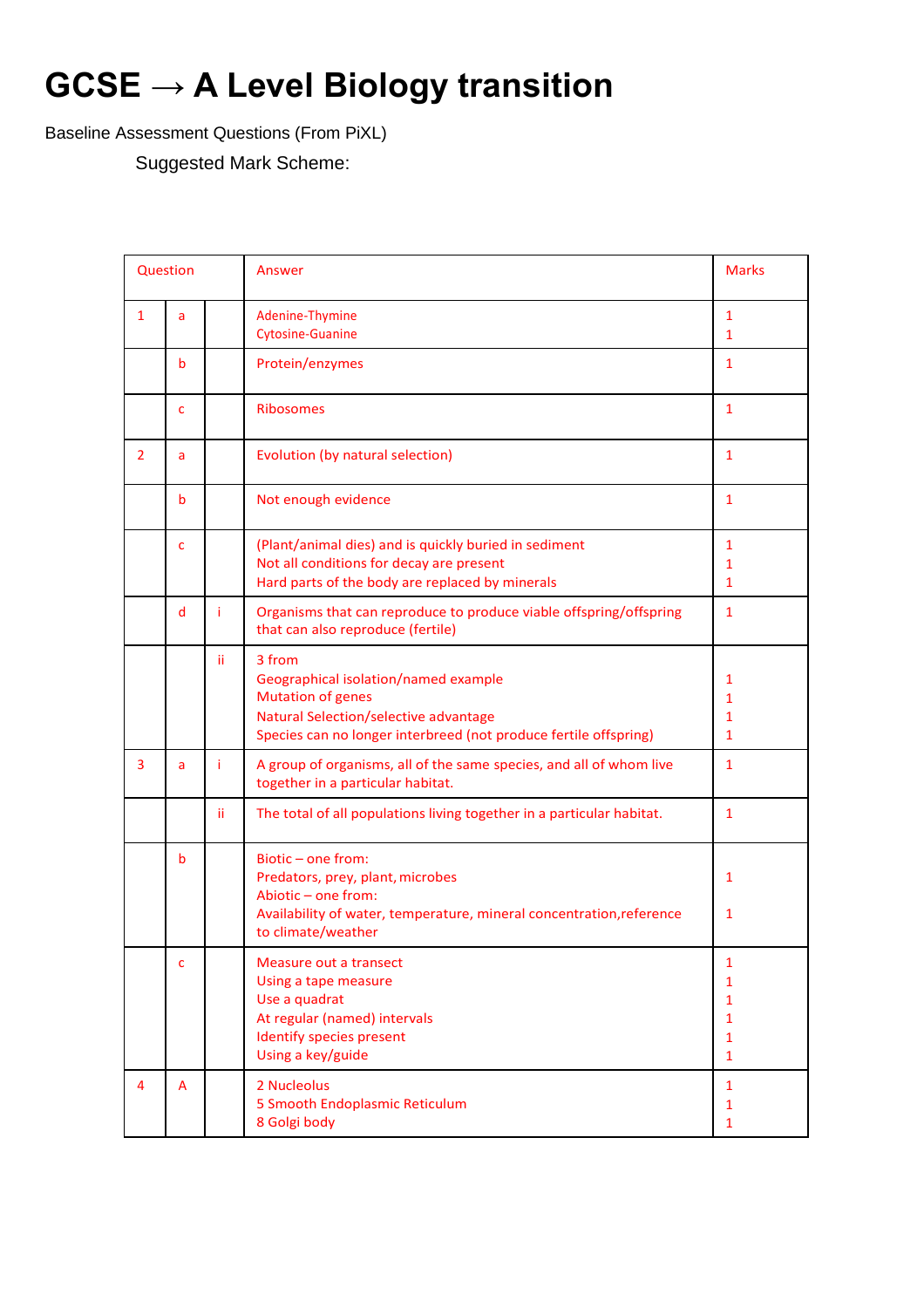Oxford A Level Sciences

| Question |                      |  | Answer                                                                                                                                                                                              | <b>Marks</b> |
|----------|----------------------|--|-----------------------------------------------------------------------------------------------------------------------------------------------------------------------------------------------------|--------------|
| 4        | b                    |  | Any 3 from the following structure and function must be given.<br>Lipid bilayer - has a hydrophobic inside and hydrophilic outside,<br>allowing for selective permeability                          | $\mathbf{1}$ |
|          |                      |  | Proteins - allow for specific substances to come or some molecules to<br>pass through,                                                                                                              | $\mathbf{1}$ |
|          |                      |  | Cholesterol - allows for fluidity of the membrane,                                                                                                                                                  | $\mathbf{1}$ |
|          |                      |  | Glycoproteins - for cell identification they serve as markers                                                                                                                                       | $\mathbf{1}$ |
| 5.       | <b>Pancreas</b><br>a |  | $\mathbf{1}$                                                                                                                                                                                        |              |
|          | b                    |  | 3 from                                                                                                                                                                                              |              |
|          |                      |  | Pancreas detects change                                                                                                                                                                             | 1            |
|          |                      |  | Insulin secreted                                                                                                                                                                                    | 1            |
|          |                      |  | By alpha cells                                                                                                                                                                                      | 1            |
|          |                      |  | <b>Respiration increased</b>                                                                                                                                                                        | $\mathbf{1}$ |
|          |                      |  | Uptake of glucose increased                                                                                                                                                                         | 1            |
|          |                      |  | Liver increases storage of glucose as glycogen                                                                                                                                                      | $\mathbf{1}$ |
|          | c                    |  | Any one from:<br>Amount of chocolate, time taken to eat, other food/drink consumed,<br>age, gender, weight, fitness level/metabolic rate, health/pre existing<br>conditions, use of medicines/drugs | $\mathbf{1}$ |
|          | d                    |  | Any three from                                                                                                                                                                                      |              |
|          |                      |  | Data suggests that blood glucose returns to normal                                                                                                                                                  | 1            |
|          |                      |  | Doesn't show how much exercise has been done                                                                                                                                                        | $\mathbf{1}$ |
|          |                      |  | Doesn't say age/gender/other named variable                                                                                                                                                         | $\mathbf{1}$ |
|          |                      |  | May only be true for chocolate/only one type of food investigated                                                                                                                                   | $\mathbf{1}$ |
| 6        |                      |  | Top left: transpiration increases when wind speed increases/there is a<br>positive correlation                                                                                                      | $\mathbf{1}$ |
|          |                      |  | Top right: rate increases with pH until the optimum is reached, after<br>the optimum, rate decreases                                                                                                | $\mathbf{1}$ |
|          |                      |  | Bottom left: Increasing light initially increases the rate of<br>photosynthesis, but after a while remains constant                                                                                 | $\mathbf{1}$ |
|          |                      |  | Bottom right: Population increases slowly at first and then increases at<br>a greater rate/increases exponentially                                                                                  | $\mathbf{1}$ |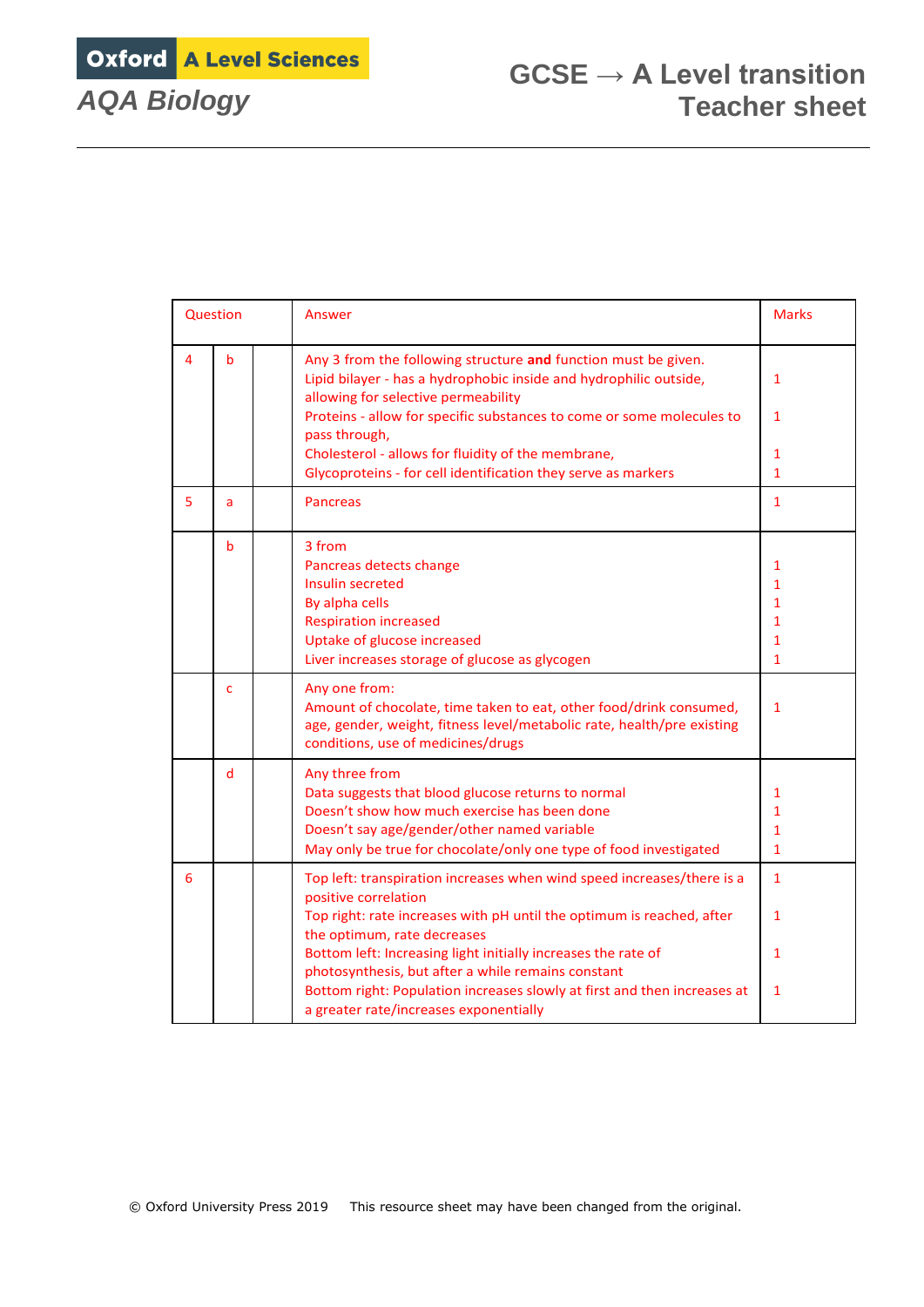**Oxford A Level Sciences** 

## **Answers to maths skills practice questions (Kerboodle)**

### **1 Numbers and units**

- **1 a** 1 kJ = 1000 J, so 4 500 000 J = 4 500 000/1000 kJ = 4500 kJ **b** 1 MJ = 1000 kJ, so 4500 kJ = 4.5 MJ
- **2** 1 m =  $10^9$  nm (there are a billion nanometre in a metre)

```
9.0 \times 10^{-8} m = 9.0 \times 10^{-8} \times 10^{9} nm = 9.0 \times 10^{-8+9} nm = 9.0 \times 10 nm = 90 nm
```
1.20  $\times$  10<sup>-7</sup> m = 1.20  $\times$  10<sup>-7</sup>  $\times$  10<sup>9</sup> nm = 1.20  $\times$  10<sup>-7 + 9</sup> nm = 1.20  $\times$  100 nm = 120 nm

Range =  $90 \text{ nm}$  to 120 nm

- **3 a** 10<sup>11</sup> **b** 10<sup>12</sup>
- **c** 1000 + 1000 = 2000 **d** 100 − 0.01 = 99.99  $\frac{3}{2}$  or  $\frac{3}{2}$

| 4 $\frac{a}{10^{1}}$ or 10 | <b>b</b> $10^{-3}$ or 0.001 |
|----------------------------|-----------------------------|
|                            |                             |

- **c** 10<sup>6</sup> or 1 000 00 **d** 100<sup>2</sup>  $\div$  100 = 100 or 10<sup>2</sup>
- **5 a** 4 mm **b** 130 s
- **c** 31 300 µl **d** 0.000 104 mg **6 a** 57 µm **b** 8.6 L or 8.6 dm<sup>3</sup>
- **c** 68 s **d** 0.09 mm

## **2 Decimals, standard form, and significant figures**

- **1** 0.0214 cm<sup>2</sup> 0.0218 cm<sup>2</sup> 0.03 cm<sup>2</sup> 0.034 cm<sup>2</sup> **2** 12.03 cm 12.901 cm 22 cm 22.003 cm 22.25 cm **3 a** 3.06×10<sup>3</sup> kJ **b** 1.4×10<sup>5</sup> kg **c** 1.8×10−4 m **d** 4×10−6 m **4 a** 1×10<sup>2</sup> **b** 1×10<sup>4</sup> **c** 1×10−2 **d** 2.1×10<sup>7</sup> **5** Give the following as decimals. **a** 1 000 000 **b** 4 700 000 000 **c** 1 200 000 000 000 **d** 0.000 796
- **6 a** 7600 g / 7640 g **b** 28 m / 27.5 m **c** 4.3 g / 4.33 g **d** 6.0 × 10<sup>2</sup> m / 5.00 × 10<sup>2</sup> m
- **7**  $1.2 \times 10^4$  g

## **3 Working with formulae**

**1** *M*? *I* = 6.6 mm *O* = 165 μm Change to same units: either both mm or both  $\mu$ m or both m: 165  $\mu$ m = 0.165 mm  $M = I/O = 6.6/0.165 = \times 40$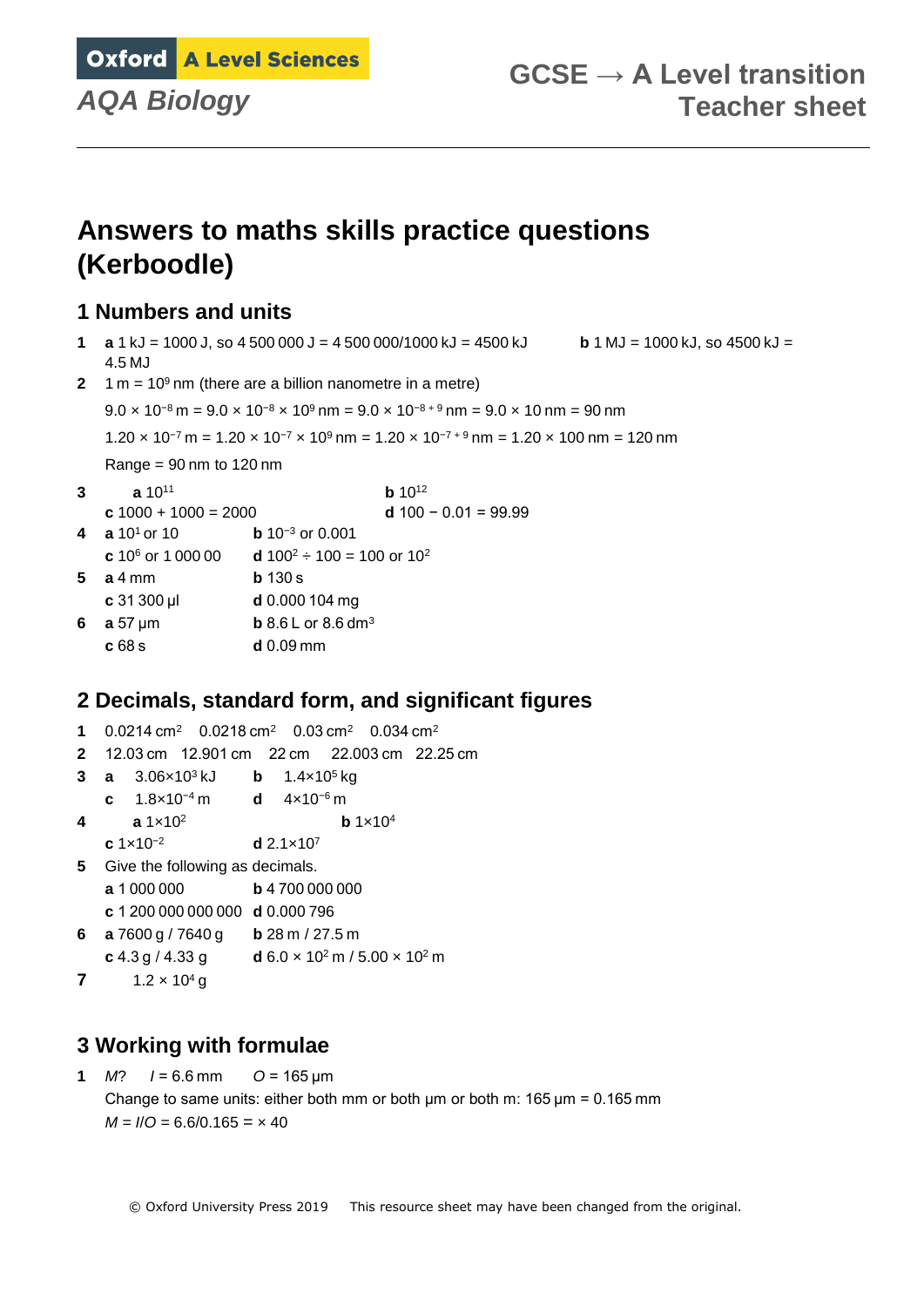## **Oxford A Level Sciences**

- **2** Area =  $0.5 \times 2$  cm  $\times$  9 cm =  $9$  cm<sup>2</sup>
- **3** Area =  $\pi$  r<sup>2</sup> =  $\pi$  × (0.7  $\mu$ m)<sup>2</sup> =  $\pi$  × (0.7 x 10<sup>-6</sup> m) × (0.7 x 10<sup>-6</sup> m) = 1.5  $\mu$ m<sup>2</sup>
- **4**  $N_0 = 24$

7 days =  $7 \times 24$  hours = 168 hours

so  $n = 168 \div 20 = 8.4$ 

 $Nt = 24 \times 28.4 = 8107$  cells

5  $N = 96 + 4 + 22 + 3 = 125$  animals found

so 
$$
D = 1 - \sum \left(\frac{n}{N}\right)^2
$$
  
inner brackets:  $D = 1 - \left(\left(\frac{96}{125}\right)^2 + \left(\frac{4}{125}\right)^2 + \left(\frac{22}{125}\right)^2 + \left(\frac{3}{125}\right)^2\right)$ 

indices:  $D = 1 - (0.768^2 + 0.032^2 + 0.176^2 + 0.024^2)$ addition:  $D = 1 - 0.6224 = 0.3776 = 0.38$  (2.d.p)

$$
u = 1 - 0.0224 = 0.3776 = 0.36 (2.0.0)
$$

**6**  $O = 0.1$  mm  $I = ?$   $M = 50$   $I = M \times O = 50 \times 0.1$  mm = 5 mm **7** Area = 5.3 cm<sup>2</sup> radius? *A* = π  $r^2$ 

$$
5.3 = \pi r^2 \qquad r^2 = \frac{5.3}{\pi} = 1.687 \qquad r = \sqrt{1.687} = 1.3 \text{ cm}
$$
  
Or  $A = \pi r^2 \qquad r^2 = \frac{A}{\pi} \qquad r = \sqrt{\frac{A}{\pi}} \qquad r = \sqrt{\frac{5.3}{\pi}} = 1.3 \text{ cm}$ 

**8** 7.25 × 10–6 m (7.25 µm)

9 
$$
a = \frac{\left(\frac{34}{100}\right) \times 135}{2} = 22.95
$$

**10** cardiac output = stroke volume x heart rate

$$
stroke volume = \frac{2.7}{77} = 0.035 dm3
$$

**11** Substitute in the known values:  $0.84 = \frac{\text{biomass transfer}}{25} \times 100$ 

Rearrange the equation to give: biomass transfer =  $\frac{0.84}{100}$  × 25 = 0.21 kg

## **4 Magnification**

- **1 a** ×120 **b** ×600
- **2** ×26 000
- **3** 0.88 µm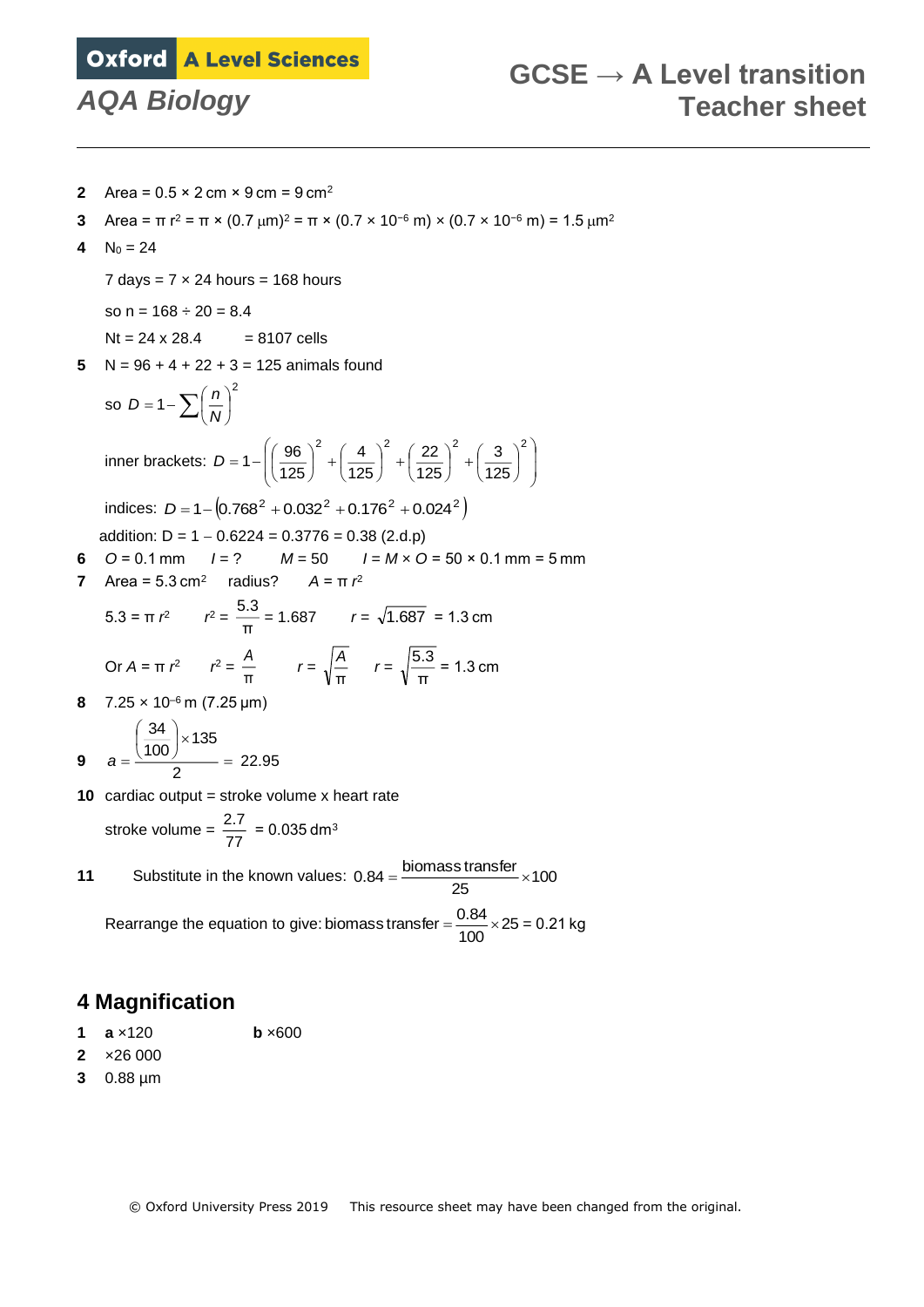

### **5 Percentages and uncertainty**

**1 a**  $\frac{2240}{3600000}$  $\frac{2240}{2240}$  × 100 = 0.06% **b** 

3600000  $\frac{480}{2000}$  × 100 = 0.013%

**2** 5.88%

| Sucrose conc./<br>mol dm <sup>-3</sup> | Initial mass / g | Final mass / g   | Mass change /<br>g | Percentage<br>change in mass |
|----------------------------------------|------------------|------------------|--------------------|------------------------------|
| 0.9                                    | 1.79             | 1.06             | $-0.73$            | $-40.8%$                     |
|                                        | 1.86             | 1.30             | $-0.56$            | $-30.1%$                     |
| 0.5                                    | 1.95             | 1.70             | $-0.25$            | $-12.8%$                     |
| 0.3                                    | 1.63             | 1.76             | $+0.13$            | $+8.0%$                      |
| 0.1                                    | 1.82             | 2.55             | $+0.73$            | $+40.1%$                     |
| 1 $cm3$                                | b 0.005 s        | <b>c</b> 0.05 °C |                    |                              |

**5**

| <b>Measurement made</b>                                | <b>Equipment used</b>        | <b>Absolute error</b> | <b>Relative error</b>                            |
|--------------------------------------------------------|------------------------------|-----------------------|--------------------------------------------------|
| Length of a fluid column in a<br>respirometer is 6 mm  | mm scale                     | $0.5$ mm              | $\frac{0.5}{6}$ × 100 = 8.3%                     |
| Volume of a syringe is 12 cm <sup>3</sup> of<br>liquid | $0.5 \text{ cm}^3$ divisions | $0.25 \text{ cm}^3$   | $\frac{0.25}{12}$ × 100 = 2.1%                   |
| Change in mass of 1.6 g                                | balance with 2 d.p.          | 0.005 g               | $\frac{0.005 \times 2}{0.000 \times 100}$ = 0.6% |

## **6 Scatter graphs and lines of best fit**



© Oxford University Press 2019 This resource sheet may have been changed from the original.